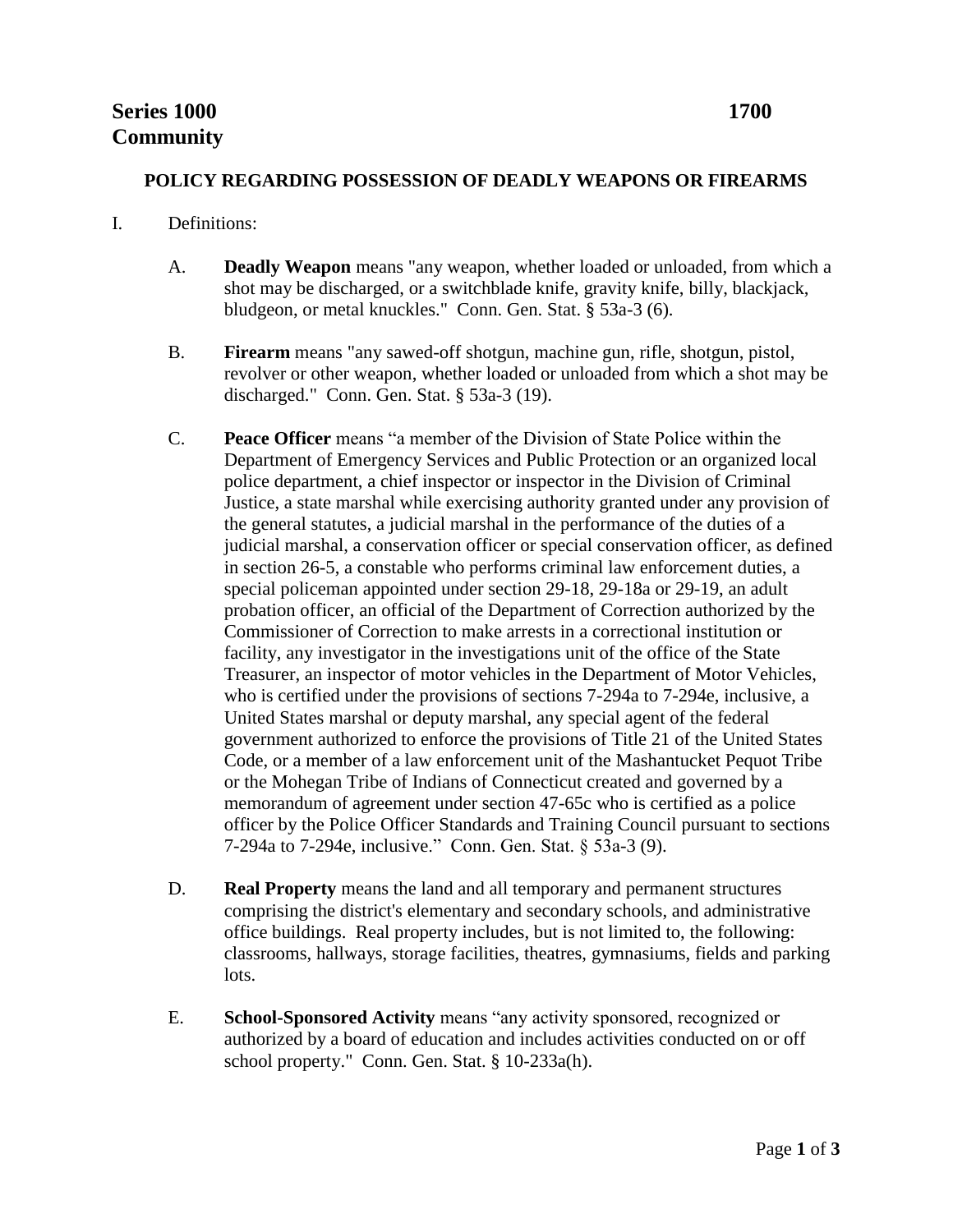# II. Prohibition of Deadly Weapons and Firearms

In accordance with Conn. Gen. Stat. § 29-28(e) and § 53a-217b, the possession and/or use of a deadly weapon or firearm on the real property of any school or administrative office building in this district, on school transportation, or at a school-sponsored activity, is prohibited, even if the person possessing the deadly weapon or firearm has a permit for such item.

# III. Peace Officer Exception

A peace officer engaged in the performance of his or her official duties who is in lawful possession of a deadly weapon or firearm may bring such item on the real property of any school or administrative office building in this district, on school transportation, or to a school-sponsored activity.

### IV. Other Exceptions

Persons in lawful possession of a deadly weapon or firearm may possess such item on the real property of any school or administrative office building in this district, on school transportation, or to a school-sponsored activity, if:

- A. The person brings the deadly weapon or firearm on the real property of any school or administrative office building, on school transportation, or to a schoolsponsored activity for use in a program approved by school officials. In such case, the person must give school officials notice of his/her intention to bring such item, and the person must receive prior written permission from school officials.
- B. The person possesses the deadly weapon or firearm on the real property of any school or administrative office building, on school transportation, or at a schoolsponsored activity pursuant to a written agreement with school officials or a written agreement between such person's employer and school officials.

# V. Consequences

- A. Unless subject to one of the exceptions listed above, any person who possesses a deadly weapon or firearm on the real property of an elementary or secondary school in this district, or administrative office building, on school transportation, or at a school-sponsored activity, whether or not the person is lawfully permitted to carry such deadly weapon or firearm, will be reported to the local police authorities once school officials become aware of its possession.
- B. A student who possesses and/or uses any deadly weapon or firearm on the real property of an elementary or secondary school in this district, or administrative office building, on school transportation, or at a school-sponsored activity in violation of this policy shall be disciplined in accordance with Board of Education Student Discipline Policy.